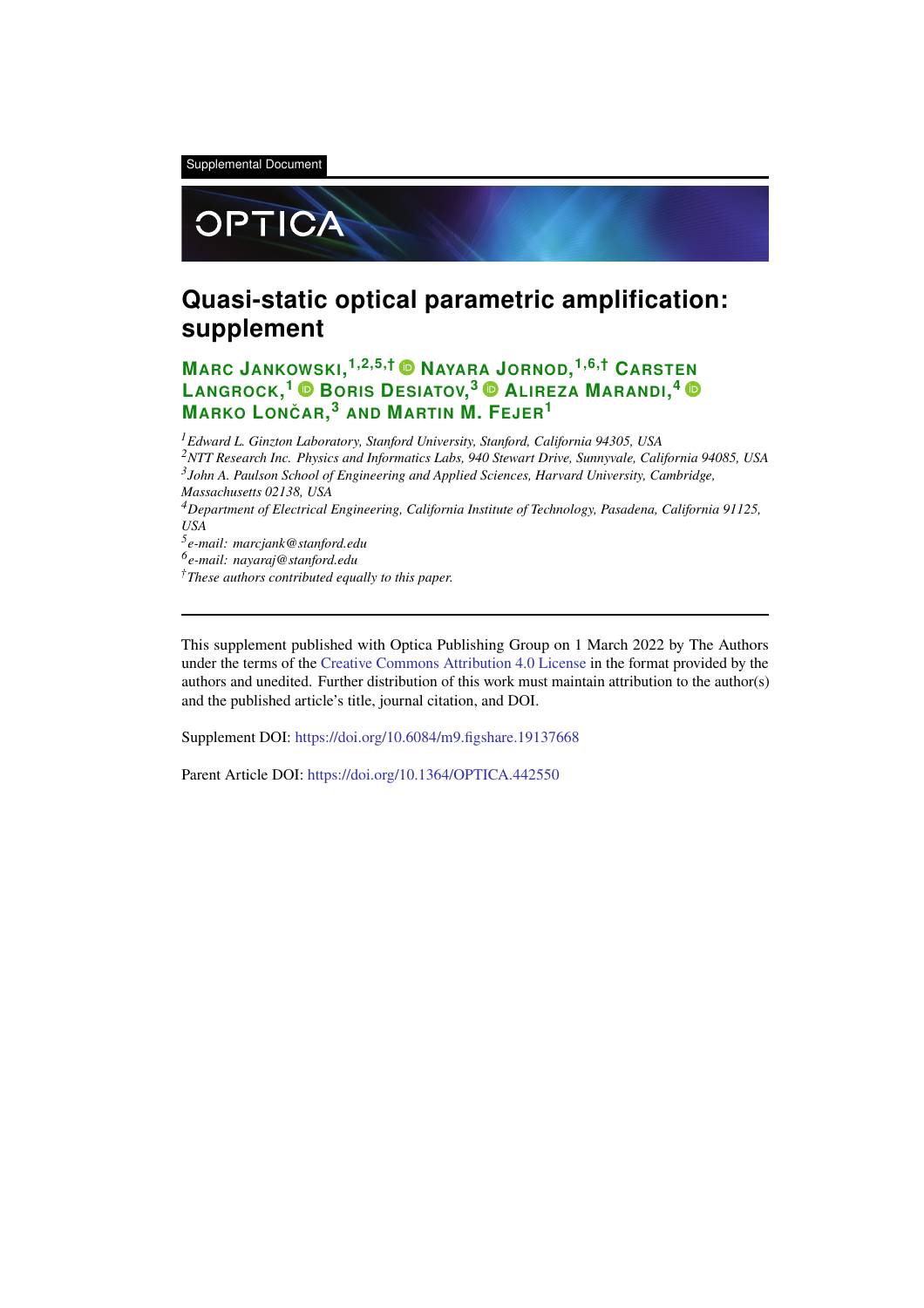# **Quasi-static Optical Parametric Amplification: supplemental** document

This supplemental document presents a more detailed analysis of quasi-static OPA by considering the frequency-domain evolution of the generated signal field in the presence of an undepleted pump. This approach highlights the roles played by various dispersion orders of the nonlinear waveguide. Both group-velocity mismatch  $(\Delta k',$  GVM) and the group velocity dispersion (GVD) of the second harmonic  $(k''_{2\omega})$  restrict the input pump bandwidth that may effectively contribute to parametric gain. Similarly, the group velocity dispersion of the fundamental  $(k_{\omega}^{\prime\prime})$  and fourth order dispersion of the fundamental  $(k_{\omega}^{(4)})$  limit the bandwidth that may undergo parametric gain. In the absence of dispersion, the model presented here simplifies to a quasi-continuous wave (quasi-CW) treatment for the generated signal and idler, with the peak gain of the input pump pulses setting the characteristic gain lengths. We then briefly discuss the extension of this model to optical parametric generation (OPG). Finally, we conclude this document by showing the evolution of the dominant dispersion orders, namely  $\Delta k'$  and  $k''_{\omega}$ , as a function of waveguide geometry. A suitable choice of waveguide geometry may eliminate these dispersion orders, thereby achieving quasi-static interactions.

#### 1. FREQUENCY DOMAIN THEORY OF QUASI-STATIC OPA

The coupled-wave equations (CWEs) for OPA in the time-domain are given by

$$
\partial_z A_{\omega}(z,t) = -i\kappa A_{2\omega}(z,t) A_{\omega}^*(z,t) \exp(-i\Delta kz) + \hat{D}_{\omega} A_{\omega}(z,t), \tag{S1a}
$$

$$
\partial_z A_{2\omega}(z,t) = -i\kappa A_{\omega}^2(z,t) \exp(i\Delta kz) - \Delta k' \partial_t A_{2\omega}(z,t) + \hat{D}_{2\omega} A_{2\omega}(z,t),
$$
 (S1b)

where the quantities here are defined in the main text. In the absence of pump depletion we may obtain a more complete solution to Eqns. S1a-S1b that accounts for dispersion to arbitrary order by considering the evolution of generated signal in the frequency domain.

In the undepleted limit, the evolution of a signal generated at frequency  $\omega + \Omega'$  is given by

$$
\partial_z \hat{A}_{\omega}(z,\Omega') = -i\kappa \int \hat{A}_{2\omega}(0,\Omega)\hat{A}_{\omega}^*(z,\Omega-\Omega')\exp(-i\Delta k(\Omega,\Omega')z)d\Omega,
$$
 (S2)

where  $\Omega$  parameterizes the frequency detuning within the pump envelope, and the corresponding idler is generated at frequency  $\omega + \Omega - \Omega'$ . The energy spectral density of the generated signal pulse is given by  $|\hat{A}_{\omega}(z,\Omega')|^2$ . The bandwidth of the nonlinear polarization that can drive the generated signal is determined by the phase-mismatch,  $\Delta k(\Omega, \Omega') = k(2\omega + \Omega) - k(\omega + \Omega')$  $k(\omega + \Omega - \Omega')$ . We note here that given the finite bandwidth associated with the pump pulses, the limits of integration in Eqn. S2 can be truncated at a characteristic frequencies  $\pm \Delta \Omega_p$ .

We may obtain insight into the role each dispersion order plays by series expanding  $\Delta k(\Omega,\Omega')$ to second order in  $\Omega$  and  $\Omega'$ ,

$$
\Delta k(\Omega,\Omega') \approx \Delta k_0 + \Delta k' \Omega + \frac{k''_{2\omega} - k''_{\omega}}{2} \Omega^2 - k''_{\omega} (\Omega'^2 - \Omega \Omega'). \tag{S3}
$$

We again find that the phase-mismatch is dominated to leading order in  $\Omega$  and  $\Omega'$  by  $\Delta k'$  and  $k''_{\omega}$  respectively. For broadband OPA, the  $\Omega\Omega'$  term in S3 can be neglected since the range of generated  $\Omega'$  is typically much larger than  $\Delta\Omega$ *p*.

Quasi-static operation occurs when these two leading contributions to the phase-mismatch are made to be negligible. In this limit, a number of assumptions can be made to simplify Eqn. S2. First, we assume that the bandwidth of the generated signal is sufficiently large compared to  $\Delta\Omega_p$  that the contribution of the generated idler to the phase-mismatch can be approximated as  $k(\omega + \Omega - \Omega') \approx k(\omega - \Omega')$ , which renders

$$
\exp(-i\Delta k(\Omega, \Omega')z) \approx \exp(-i\Delta k_{2\omega}(\Omega)z) \exp(-i\Delta k_{\omega}(\Omega')z), \tag{S4}
$$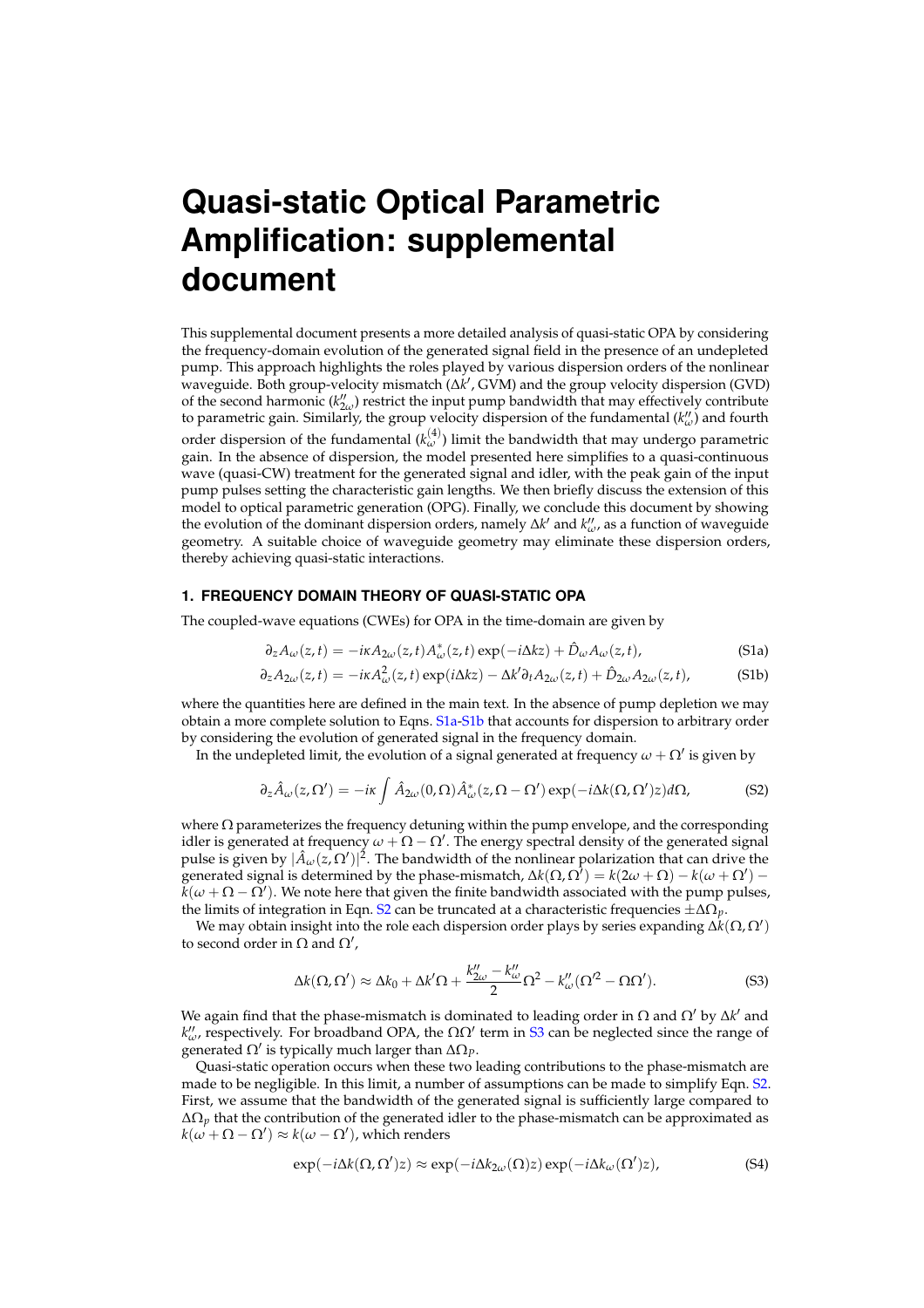a separable function of  $\Omega$  and  $\Omega'$ . Here  $\Delta k_{\omega}(\Omega') = \Delta k(\Omega = 0, \Omega')$  contains contributions to the phase-mismatch by the generated signal and idler bandwidth, and is an even function of  $\Omega'$ ,

$$
\Delta k_{\omega}(\Omega') \approx \Delta k_{\omega}(0) + k_{\omega}''(\Omega')^2 + \frac{k_{\omega}^{(4)}}{12}(\Omega')^4 + \mathcal{O}((\Omega')^6). \tag{S5}
$$

Similarly,  $k_{2\omega}(\Omega)$  describes contributions of the pump bandwidth to phase-mismatch,

$$
\Delta k_{2\omega}(\Omega) \approx \Delta k' \Omega + \frac{k''_{2\omega}}{2} \Omega^2 + \frac{k''_{2\omega}}{3!} \Omega^3 + \mathcal{O}(\Omega^4). \tag{S6}
$$

With these simplifications, Eqn. S<sub>2</sub> becomes

$$
\partial_z \hat{A}_{\omega}(z,\Omega') = -i\kappa \exp(-i\Delta k_{\omega}(\Omega')z) \int \hat{A}_{2\omega}(z,\Omega)\hat{A}_{\omega}^*(z,\Omega-\Omega')d\Omega,
$$
 (S7)

where the field envelope of the linearly propagating pump in a reference frame co-moving with the group velocity of the signal is given by

$$
\hat{A}_{2\omega}(z,\Omega) = \hat{A}_{2\omega}(0,\Omega)\exp(-i\Delta k_{2\omega}(\Omega)z). \tag{S8}
$$

For the quasi-static devices considered here temporal walk-off and higher-order dispersion of the pump is negligible,  $\hat{A}_{2\omega}(z,\Omega) \approx \hat{A}_{2\omega}(0,\Omega)$ . We note here that the integral in Eqn. S7 is the Fourier transform of  $A_{2\omega}(z,t)A_{\omega}^*(z,t)$  and can be readily calculated using the time-domain field envelopes. For convenience, we define the effective gain coefficient,

$$
\gamma_{\text{eff}}(z,\Omega') = -i\kappa \int \hat{A}_{2\omega}(z,\Omega) \frac{\hat{A}_{\omega}^*(z,\Omega-\Omega')}{\hat{A}_{\omega}^*(z,-\Omega')} d\Omega,\tag{S9}
$$

which simplifies Eqn. S7 to

$$
\partial_z \hat{A}_{\omega}(z,\Omega') = \gamma_{\rm eff}(z,\Omega') \exp(-i\Delta k_{\omega}(\Omega')z) \hat{A}_{\omega}^*(z,-\Omega'). \tag{S10}
$$

Eqn. S10 has the same form as the CWEs for OPA in the presence of a continuous-wave pump; the key difference is an effective gain coefficient  $\gamma_{\text{eff}}(z,\Omega')$  that depends on the field envelopes for both the pump and signal, and therefore evolves during propagation.

The second key simplifying assumption we make for quasi-static devices is that the shape of the amplified signal spectrum is preserved during propagation  $\hat{A}_{\omega}(z,\Omega') = A(z)f(\Omega')$ . With this assumption, and our previous assumption that  $\hat{A}_{2\omega}(z,\Omega) \approx \hat{A}_{2\omega}(0,\Omega)$ , the effective gain coefficient becomes invariant with respect to z,  $\gamma_{\text{eff}}(z,\Omega') = \gamma_{\text{eff}}(0,\Omega')$ . When the generated signal bandwidth is much larger than  $\Delta\Omega_p$  the idler envelope  $\hat{A}_\omega(z,\Omega-\Omega')$  varies slowly with respect to pump detuning  $\hat{A}_\omega(z,\Omega-\Omega')\approx \hat{A}_\omega(z,-\Omega')$ , and the effective gain coefficient simplifies to the peak gain associated with the peak of the time-domain pump envelope  $\gamma_{\rm eff}$  =  $- i\kappa \int \hat{A}_{2\omega}(0,\Omega) d\Omega = -i\kappa A_{2\omega}(z=0,t=0) = \gamma_{\rm pk}.$ 

With this definition of the effective gain, Eqn. S10 reduces to the CWEs for non-degenerate OPA with a continuous-wave pump,

$$
\begin{bmatrix}\n\tilde{A}_{\omega}(z,\Omega') \\
\tilde{A}_{\omega}^*(z,-\Omega')\n\end{bmatrix} = \begin{bmatrix}\n\mu(\Omega') & \nu(\Omega') \\
\nu^*(-\Omega') & \mu^*(-\Omega')\n\end{bmatrix} \begin{bmatrix}\nA_{\omega}(0,\Omega') \\
A_{\omega}^*(0,-\Omega')\n\end{bmatrix},
$$
\n(S11a)

$$
\mu(z,\Omega') = \cosh(\gamma(\Omega')z) + \frac{i\Delta k_{\omega}(\Omega')}{2\gamma(\Omega')} \sinh(\gamma(\Omega')z)
$$
\n(S11b)

$$
\nu(z,\Omega') = \frac{\gamma_{\text{eff}}(\Omega')}{\gamma(\Omega')} \sinh(\gamma(\Omega')z),\tag{S11c}
$$

where  $\tilde{A}_{\omega}(z,\Omega') = A_{\omega}(z,\Omega') \exp(i\Delta k_{\omega}(\Omega')z/2)$ , and the frequency dependent field gain coefficient is given by  $\gamma(\Omega') = \sqrt{\gamma_{eff}(\Omega')\gamma_{eff}^*(-\Omega') - (\Delta k_{\omega}(\Omega')/2)^2}$ . It can be shown that the maximum attainable power gain is given by [1]

$$
G = \left(\sqrt{\mu(\Omega')\mu^*(-\Omega')} + \sqrt{\nu(\Omega')\nu^*(-\Omega')}\right)^2,
$$
\n(S12)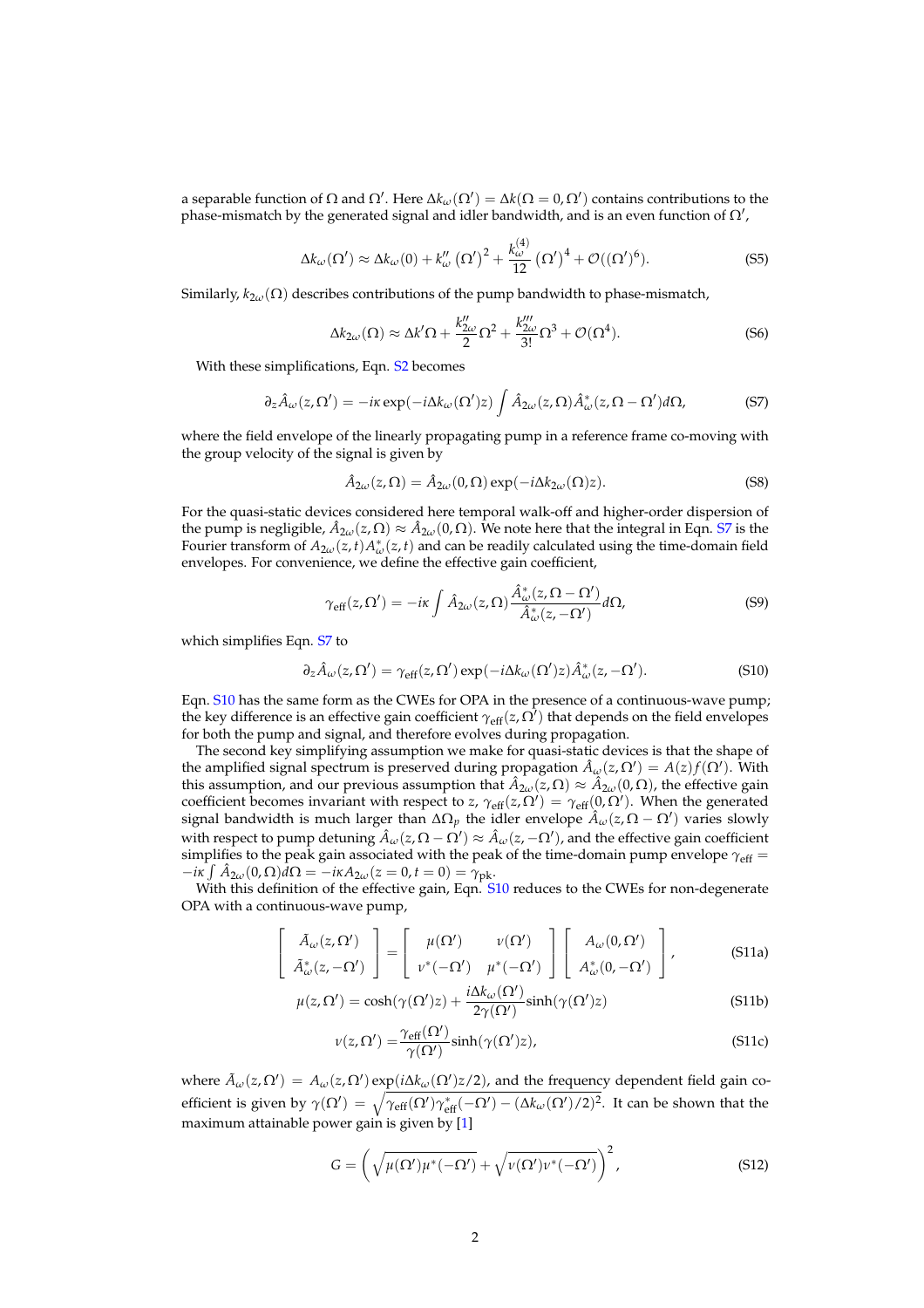or  $G \approx \exp(2\gamma(\Omega')z)$  in the limit of large gain  $(\gamma_{eff}(\Omega')\gamma_{eff}^*(-\Omega') \gg (\Delta k/2)^2)$ . Equation S12 is plotted in Figure 1e. as a function of generated signal wavelength and phase-mismatch  $\Delta k(\Omega = 0, \Omega' = 0)$ , with  $\gamma_{\text{eff}} \approx \gamma_{\text{pk}}$  for the effective gain. We note here that for a given phasemismatch,  $G(\Omega')$  is essentially flat across the range of generated signal frequencies. We therefore expect the generated pulse energy to grow as  $G = \exp(b\sqrt{U_{in}}) \approx \exp(2\gamma(0)z)$ , with the power gain coefficient b in  $dB/\sqrt{pJ}$  determined to good approximation by the peak gain associated with the pump  $\gamma_{\rm pk}$  and the phase-mismatch of a degenerate signal at  $\omega$ .

For OPG, the seed is given by vacuum fluctuations. The treatment used here is readily extended to the field creation and annihilation operators  $\hat{a}_{\omega}(\Omega')^{\dagger}$  and  $\hat{a}_{\omega}(\Omega')$  for a mode at frequency  $\omega + \Omega'$ , following a procedure similar to [2]. The evolution of the signal and idler is given by

$$
\begin{bmatrix}\n\hat{a}_{\omega}(z,\Omega') \\
\hat{a}_{\omega}^{\dagger}(z,-\Omega')\n\end{bmatrix} = \begin{bmatrix}\n\mu(\Omega') & \nu(\Omega') \\
\nu^*(-\Omega') & \mu^*(-\Omega')\n\end{bmatrix} \begin{bmatrix}\n\hat{a}_{\omega}(0,\Omega') \\
\hat{a}_{\omega}^{\dagger}(0,-\Omega')\n\end{bmatrix},
$$
\n(513)

where  $\mu$  and  $\nu$  have the same form as in Eqns S11b-S11c. Here, the photon number density at  $\omega + \Omega'$  is given by

$$
S(\Omega') = \int \langle 0|\hat{a}_{\omega}(\Omega')^{\dagger} \hat{a}_{\omega}(\Omega'')|0\rangle \exp[i(\Omega'' - \Omega')t] d\Omega'' = |\nu(\Omega'_j)|^2,
$$
 (S14)

where the latter expression comes from the commutator  $\left[\hat{a}(0,\Omega'),\hat{a}^{\dagger}(0,\Omega'')\right] = \delta\left[(\Omega'-\Omega'')/2\pi\right]$ . The total photon number generated by the pump pulse is given by  $\int_{-\infty}^{\infty} S(\Omega')\Omega'$ . For a pulsed source with repetition frequency  $f_R$ , the power contributed by frequencies around  $\omega_i = \omega + \Omega'_i$  $\omega + 2\pi i f_R$  is therefore given by

$$
P(z,\omega_j) = \hbar\omega_j f_R(\gamma_{\rm pk}z)^2 \left| \frac{\sinh(\gamma(\Omega_j')z)}{\gamma(\Omega_j')z} \right|^2.
$$
 (S15)

In the limit of low gain, Eqn. S15 reduces to the power per mode produced by spontaneous parametric down-coversion  $P(z,\omega_j) = \hbar(\omega_j) f_R \gamma_{pk}^2 z^2 \text{sinc}^2(\Delta k z/2)$ . In the limit of large gain, and for a phase-mismatch dominated by fourth-order dispersion,  $\gamma(\Omega_i')$  is essentially flat until  $\Omega'$ reaches the characteristic bandwidth for OPA  $(\Delta \Omega'_{OPA})^4 \approx 48 \gamma_{pk}/k_{\omega}^{(4)}$ . The generated bandwidth is therefore a weak function of pump power, and the total power is given by

$$
P(z) = \sum_{j} P(z, \omega_j) \approx \hbar \omega f_R |\sinh^2(\gamma(0)z)|^2 N_{\text{OPA}},
$$
\n(S16)

where the number of OPA modes is given by  $N_{OPA} = \Delta \Omega_{OPA}/(2\pi f_R)$ . The scaling of the detected signal power as a function of pulse energy input to the waveguide allows the gain coefficient  $\gamma(0) \approx \gamma_{\text{pk}}$  to be determined directly from  $P_{\text{out}}$  using a simultaneous fit of  $\gamma(0)$  and  $N_{\text{OPA}}$ .



Fig. S1. Simulated waveguide dispersion. a) The group velocity mismatch  $(\Delta k')$ , and b) the fundamental GVD  $(k''_{\omega})$ , as a function of waveguide geometry for a 2060-nm fundamental.